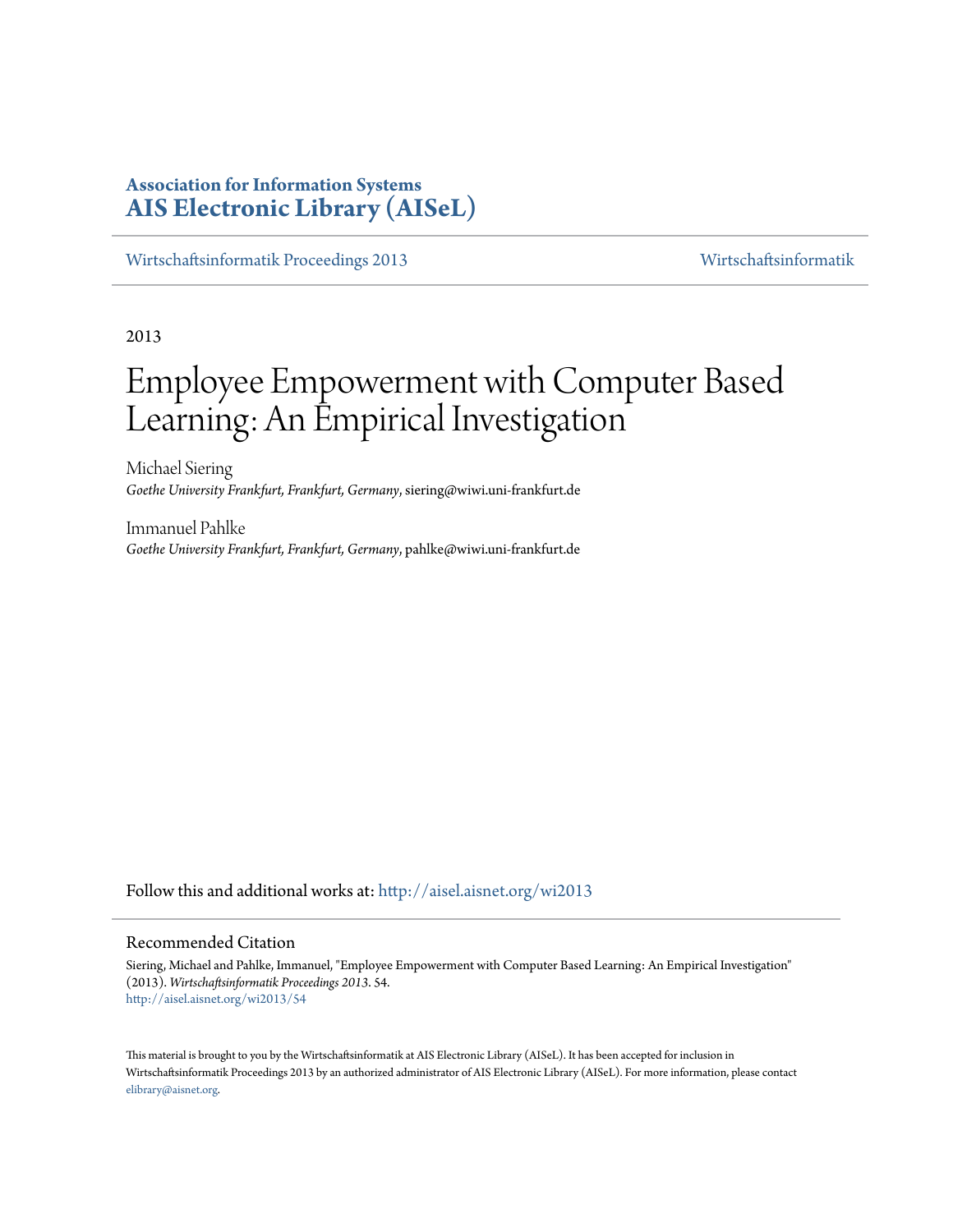# **Employee Empowerment with Computer Based Learning: An Empirical Investigation**

Michael Siering and Immanuel Pahlke

<sup>1</sup> Goethe University Frankfurt, Frankfurt, Germany {siering,pahlke}@wiwi.uni-frankfurt.de

**Abstract**. Enterprises are confronted with frequent changes in their business environment which require quick responses. Thereby, highly skilled and flexible employees play a major role since they are able to respond promptly. To enhance competencies and flexibility, the concept of employee empowerment has been proposed. In this respect, the workforce is given an increased level of autonomy and offered support during their decision-making processes. It is evident that technology can contribute within this context. However, the role of computer based learning with regard to the support of decision-making activities and the acquisition of competencies, especially in combination with increased employee autonomy, has been neglected until now. On the basis of an empirical case study, we find that the usage of computer based learning within employee empowerment initiatives fosters the acquisition of competencies and increases employee flexibility. Additionally, enhanced employee autonomy is found to have a positive moderating effect on both relationships.

**Keywords:** Employee Empowerment, Computer Based Learning, Problem Solving and Decision Support

# **1 Introduction**

Today, enterprises are confronted with frequent changes in their business environment making it necessary to modify business strategies and processes to cope with continuously and rapidly changing situations [1]. Accordingly, the ongoing need to realize and adapt to environmental changes is one of the key success factors for organizations striving to stay competitive even in turbulent markets and can be facilitated by employee empowerment initiatives [2]. Employee empowerment encompasses activities that aim at increasing the employees' level of autonomy and ensuring that employees possess adequate competencies for conducting their tasks. Thus, these initiatives are supposed to lead to higher motivation and to increased employee flexibility [3]. As a result, enterprises are enabled to react faster on changed market conditions [4].

Especially with regard to the realization of employee empowerment initiatives in the context of information intensive business processes, information systems play an important role [5]. For instance, information systems can support the employees' decision-making processes and provide appropriate means to the employees for ac-

11<sup>th</sup> International Conference on Wirtschaftsinformatik,

 $27<sup>th</sup>$  February – 01<sup>st</sup> March 2013, Leipzig, Germany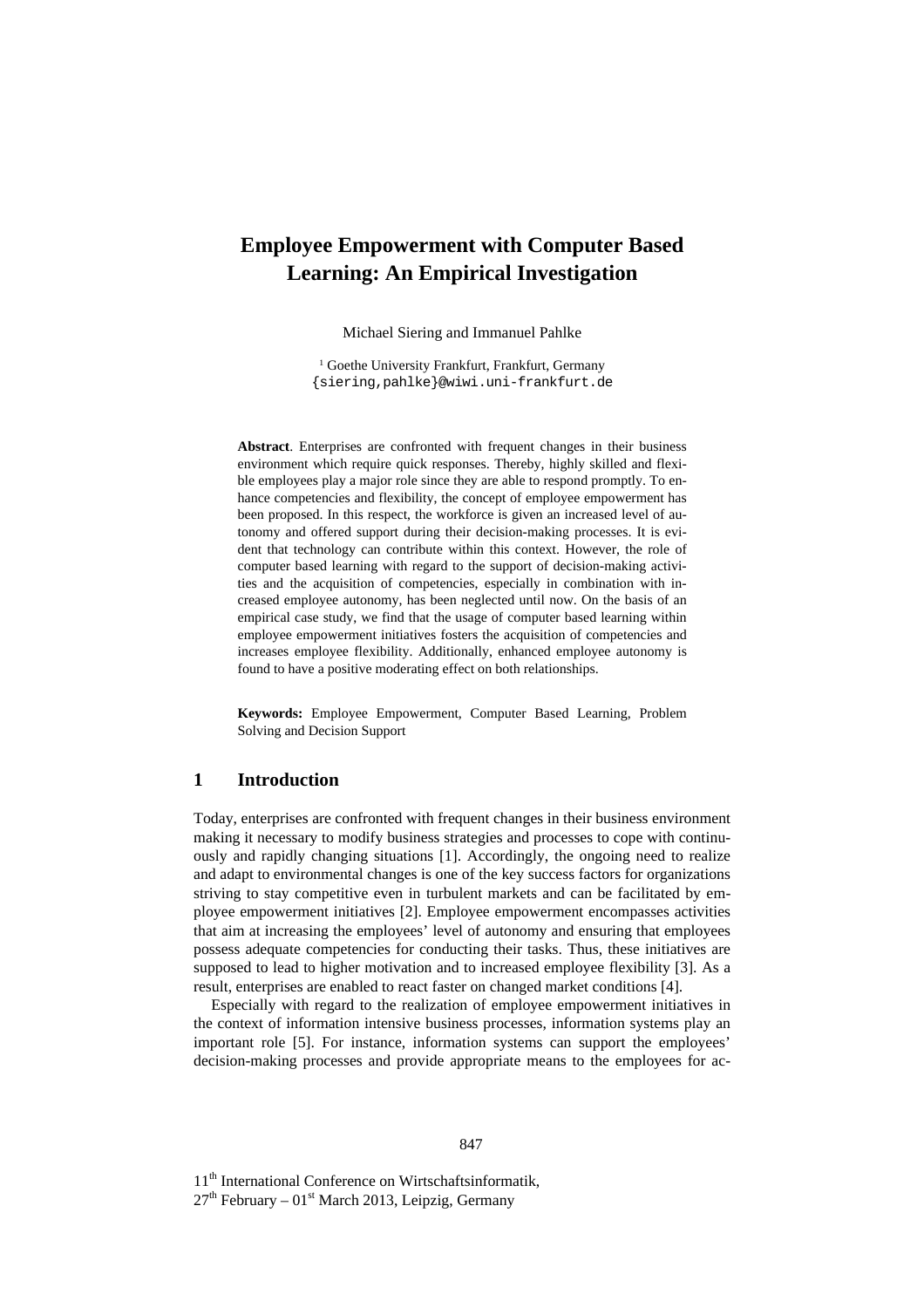quiring new knowledge. This enables employees to deal with increased responsibilities and to react more flexible on emerging challenges. Against this background, decision support systems (DSS) seem to be a promising choice to cover these activities: On the one hand, their major task is to provide decision support to decision makers [6]. On the other hand, through the usage of DSS for problem solving and decision support (PSDS), additional competencies can be acquired [7]. In this context, computer based learning systems represent a specific category of DSS: First, they can be used to support decision makers since decision makers may base their decisions on exemplary teaching cases provided within the system [6]. Second, computer based learning is especially suitable for employee empowerment initiatives as employees can apply these systems in order to acquire new knowledge and to enhance their level of competencies [8].

Related research in the field of employee empowerment has already investigated the impact of different employee empowerment initiatives on an individual or organizational level. For instance, employee empowerment has been found to foster innovative behavior [9] and to be strongly connected with employee training and development [10]. However, the role of information systems within this process has been neglected until now. In particular, the impact of using computer based learning for PSDS as an important dimension of employee empowerment has not been focused on yet. Consequently, within this study, we investigate *whether the usage of computer based learning for PSDS can contribute to employee empowerment initiatives*. Additionally, we also examine *whether an increased level of employee autonomy has a positive influence in this context*. To examine these research questions, we conduct an empirical study among employees working in the financial services industry. For that purpose, a research model is developed that takes into account employee empowerment represented by the usage of computer based learning for PSDS as well as the level of employee autonomy. To investigate the impact of employee empowerment, the level of individual competencies and flexibility as well as several control variables are included in the research model. The associated hypotheses are tested based on 105 complete responses from a survey among sales professionals of a large financial institution who used a computer based learning software for PSDS. The results from partial least squares analyses suggest that computer-based learning is appropriate for employee empowerment initiatives when it is used for PSDS in combination with an increased employee autonomy. Thus, we contribute to the literature on employee empowerment with a focus on the application of information systems to support the employees' problem solving processes.

The remainder of this paper is structured as follows. Section 2 provides a theoretical overview regarding employee empowerment, the usage of information systems for PSDS and the corresponding role of DSS and computer based learning. Against this background, our research model is developed in section 3. Thereafter, the study is presented concerning the methodology applied, the operationalization of the constructs and the validation of the research model. Finally, in section 5, our results including their theoretical and practical implications are discussed.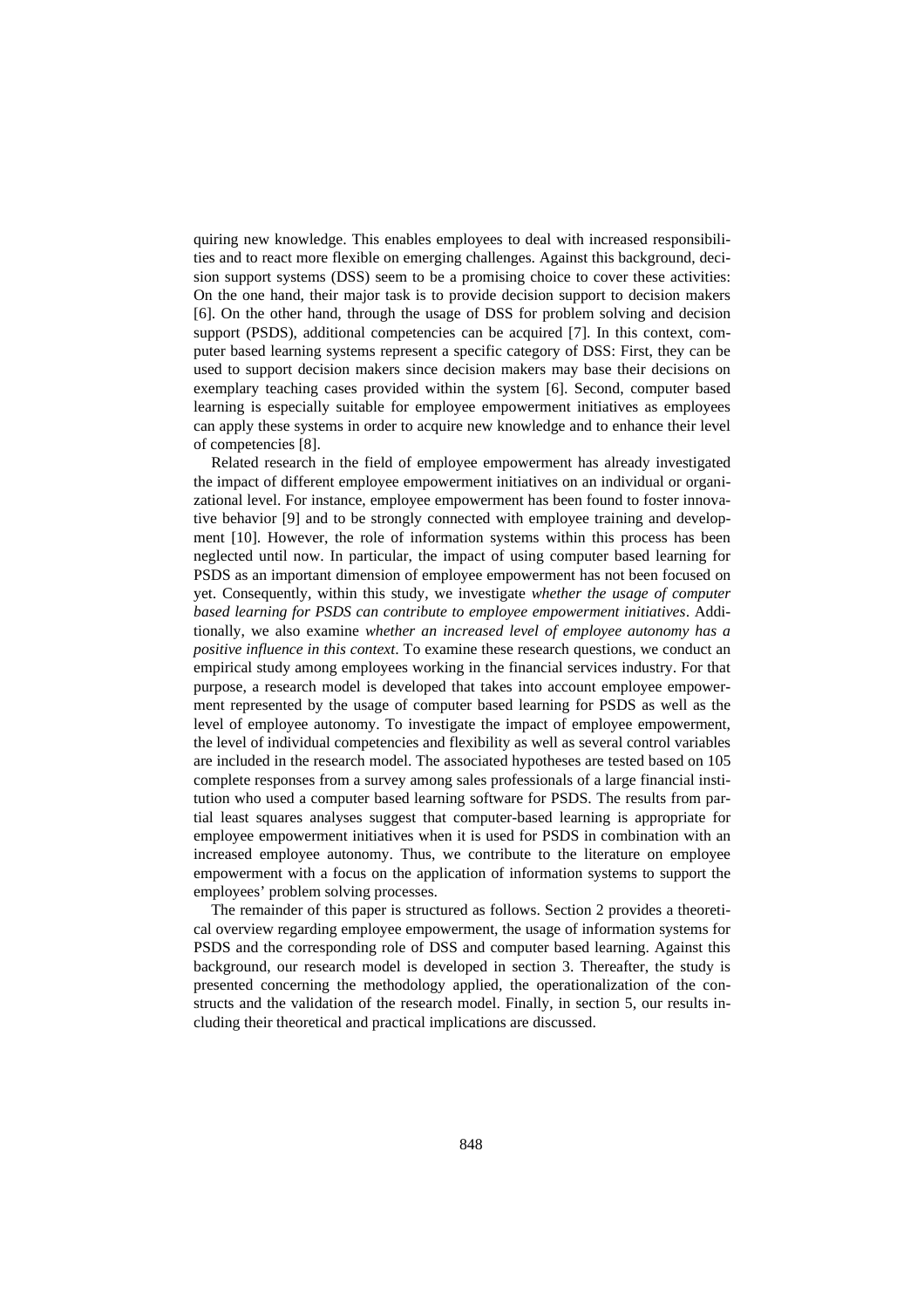# **2 Theoretical Background and Related Research**

The following section outlines the theoretical groundings of employee empowerment as a well as the usage of DSS for PSDS as an important enabler of employee empowerment. In this context, the usage of computer based learning as one category of DSS that supports PSDS and subsequently employee empowerment is discussed.

#### **2.1 Foundations of Employee Empowerment**

Empowering employees is defined as giving the workforce more power and flexibility in doing their tasks in order to achieve their work-related goals [3], [11–14]. Overall, the objective of employee empowerment initiatives is seen in increasing the employees' intrinsic motivation, enhancing their individual competencies and to lead to higher satisfaction and, consequently, to better work results [4], [15], [16]. In some work, employee empowerment is seen as a continuation of classical employee involvement initiatives [17]. For that purpose, an appropriate organizational structure building on a low level of centrality and shared authority is required [5]. However, employee empowerment usually encompasses actions beyond solely increasing the employees' participation in the decision-making processes. Most important, employee empowerment initiatives also foster the employees' skills since adequate skills are a prerequisite to make proper decisions [5]. For that purpose, employees are trained to develop the required competencies.

Since [11] identified a lack of empirical research within this context, different studies exploring the role of employee empowerment on an individual as well as an organizational level have been conducted. On an individual level, employee empowerment has been found to increase managerial effectiveness and innovative behavior of employees [9]. Additionally, empowering employees has also been shown to increase individual work performance and job satisfaction [14]. Another stream of research has examined the effects of employee empowerment on an organizational level. One main finding in this area is that employee empowerment initiatives are strongly related to employee training and development activities [10]. Furthermore, it has been provided evidence that employee empowerment initiatives foster organizational effectiveness and performance [18].

Overall, the application of technology plays a major role within employee empowerment initiatives [5]. For example, employees' decision-making capabilities as well as their work-related skills can be supported and fostered by appropriate information systems. Consequently, first evidence has been provided that information systems enable employee empowerment [19]. However, to the best of our knowledge, the impact of information systems that support the employees' decision-making processes in the context of employee empowerment initiatives as well as the effect of increased employee autonomy during the application of such information systems has not been theoretically conceptualized and empirically analyzed yet.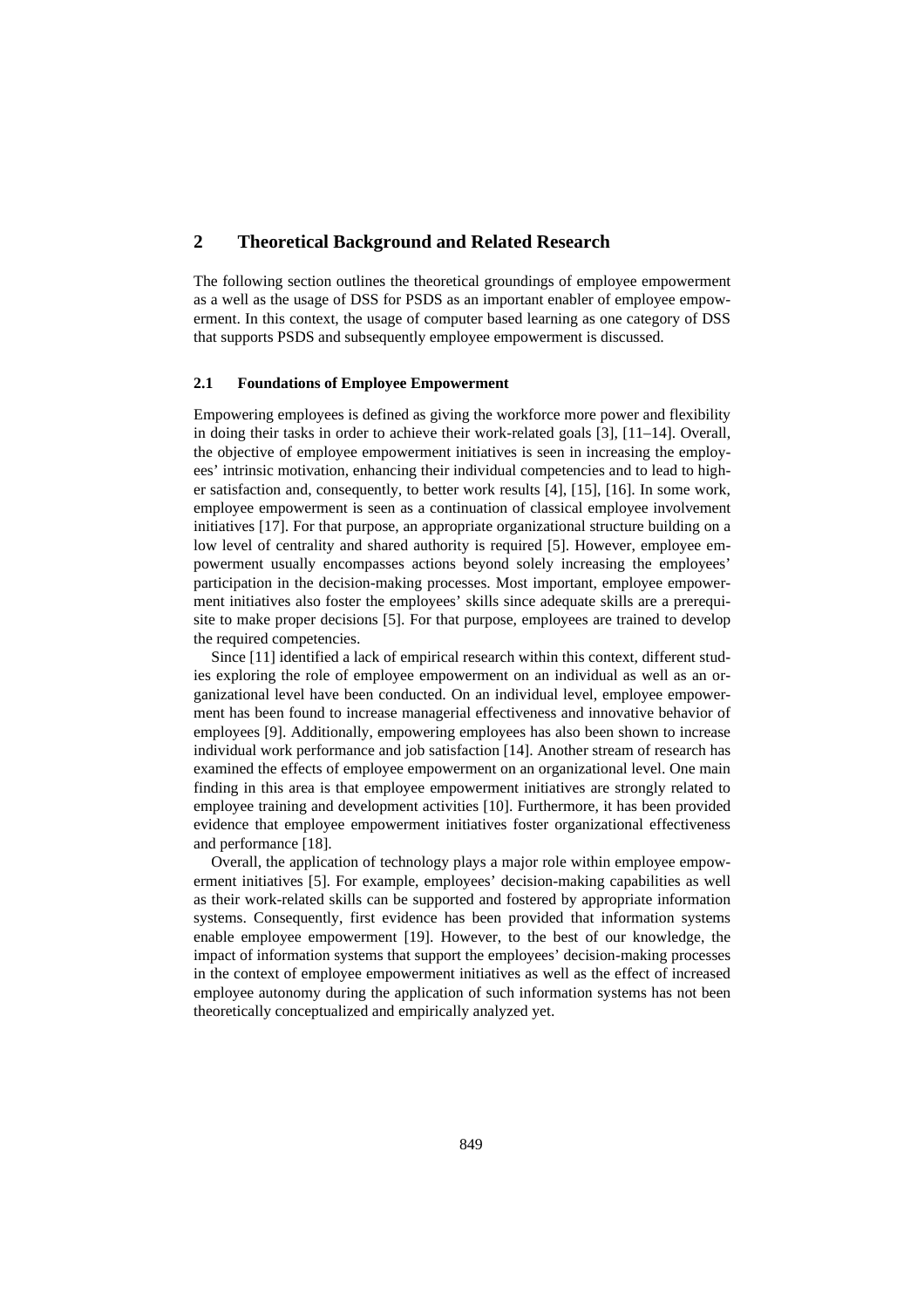### **2.2 Employee Empowerment through Systems for Problem Solving and Decision Support**

As described above, technology plays a major role in employee empowerment initiatives encompassing the support of employees during their decision-making processes and the enhancement of their problem solving capabilities [5]. Thereby, decision support systems represent a category of information systems that is especially suitable to accompany these tasks: Being considered as systems addressing individual or organizational decision-making and providing appropriate tools, they focus on the support of decision makers [20], [21].

In this context, a DSS is defined as a system that provides support during the different phases of the decision-making process [22], i.e. the intelligence phase, the design phase, the choice phase and the implementation phase [6], [22], [23]. Within these phases, individuals identify specific problems necessitating decision making (intelligence phase), understand these problems as well as search for appropriate solutions (design phase), select a particular course of action (choice phase) and implement the solution (implementation phase). In this context, DSS provide support for *semistructured* as well as *unstructured* problems [22], whereas a problem is denoted as *structured* if each phase of the decision-making process can be supported by means of algorithms and standardized procedures. In contrast, if none of these phases can be supported in this way, the problem is considered to be *unstructured*. Otherwise, the problem is denoted as *semi-structured* [24]. Consequently, DSS might be considered as appropriate tools within employee empowerment initiatives, especially for employees dealing with semi-structured and unstructured problems.

There are many studies investigating the factors connected to decision support system acceptance as well as the individual and organizational impact of decision support system usage. For example, [25] as well as [21] provide extensive literature reviews. Additionally, several authors focus on specific types of DSS like web-based decision support systems [26] or specific factors influencing DSS usage [27]. Nevertheless, the impact of utilizing these systems for PSDS in order to foster employee empowerment has not been investigated yet. The same applies to the impact of autonomous usage of these systems within the context of employee empowerment initiatives.

## **2.3 Application of Computer Based Learning for Problem Solving and Decision Support**

The application of DSS for PSDS is strongly connected with the acquisition of additional knowledge since learning is seen as a contribution of DSS usage [7], [28]. Especially during the intelligence phase of the decision-making process, computer based learning systems can provide support to decision makers and are thus also considered as a specific category of DSS [6]. In this context, computer based learning systems provide the background knowledge that is necessary to identify situations requiring decision-making and enable the employees to cope especially with unstructured and semi-structured decisions [6]. Therefore, computer based learning systems offer the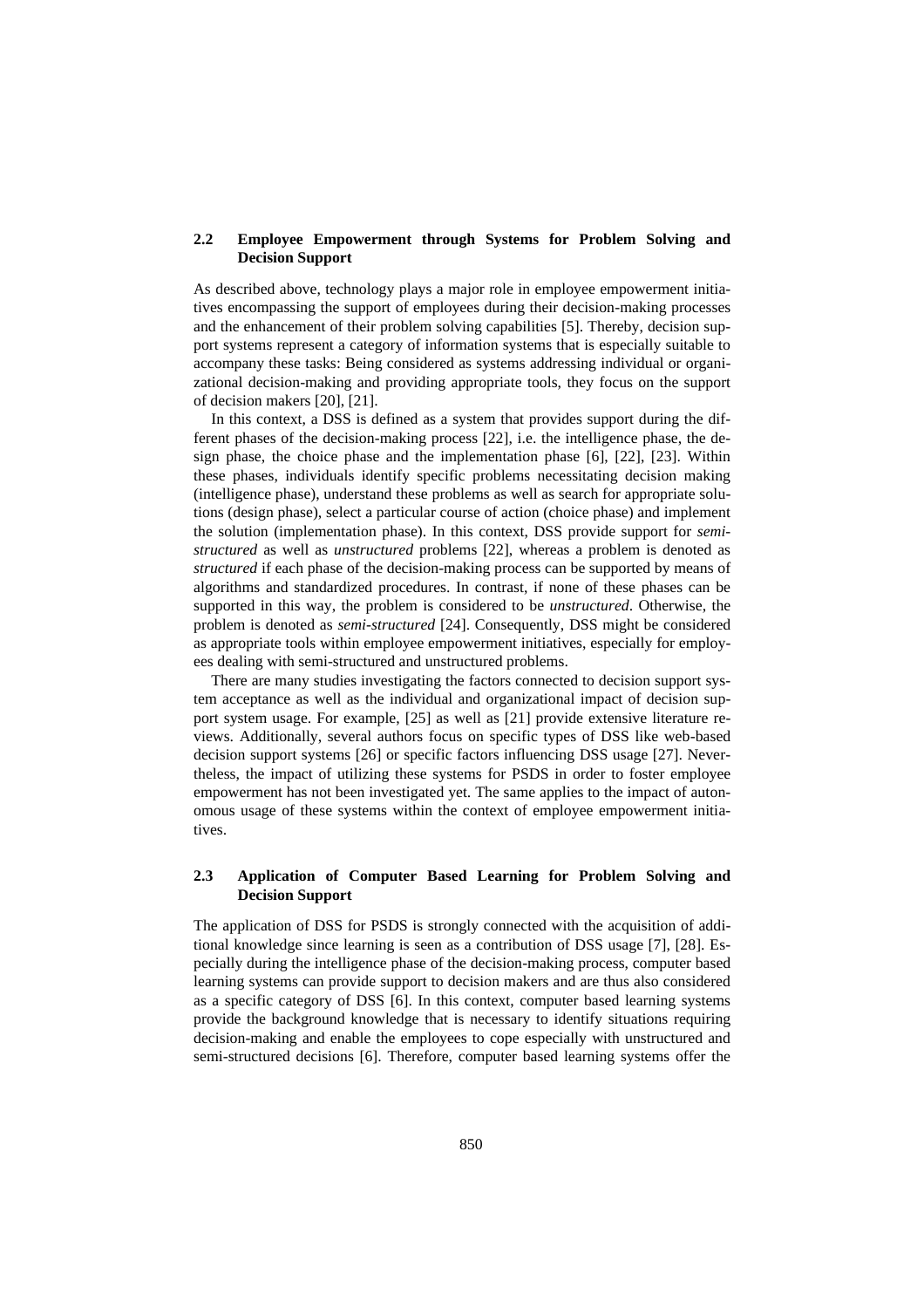possibility to acquire knowledge supported by electronic means. This encompasses the application of technologies like web based trainings or virtual classrooms [29]. As a result, the usage of computer based learning systems is connected with an increased learning flexibility since employees often have the possibility to decide to learn where and when they want to [29]. Additionally, users of computer based learning can individually determine their speed of learning [30].

Against this background, computer based learning seems to be an adequate instrument for supporting employees' decisions, increasing their level of competencies and, consequently, for employee empowerment initiatives. However, to our knowledge, the usage of computer based learning for PSDS and its relation to employee empowerment has not been analyzed empirically before.

# **3 Research Model and Hypotheses**

Grounded on the theoretical foundations presented above and in order to examine our research questions, we conceptualized a research model as depicted in Figure 1 to empirically validate the impact of information system (i.e. computer based learning) usage for PSDS related to employee empowerment initiatives and the resulting effect on individual employee flexibility.



**Fig. 1**. Structural Model

Since the application of information systems is considered to enable employee empowerment [19], a variety of systems can be used within employee empowerment initiatives. In particular, the application of computer-based learning systems facilitates employee empowerment due to two reasons. On the one hand, computer based learning plays an important role within the employees' decision-making processes when it is applied for problem solving and decision support [5], [6]. On the other hand, employees use computer-based learning to acquire the competence that is necessary to do their tasks [8].

Within the research model, employee empowerment is represented by two constructs: As described above, computer based learning systems are strongly related to the support of individuals' decision-making processes and subsequently, they represent a means to empower employees [5], [6]. Consequently, we choose the application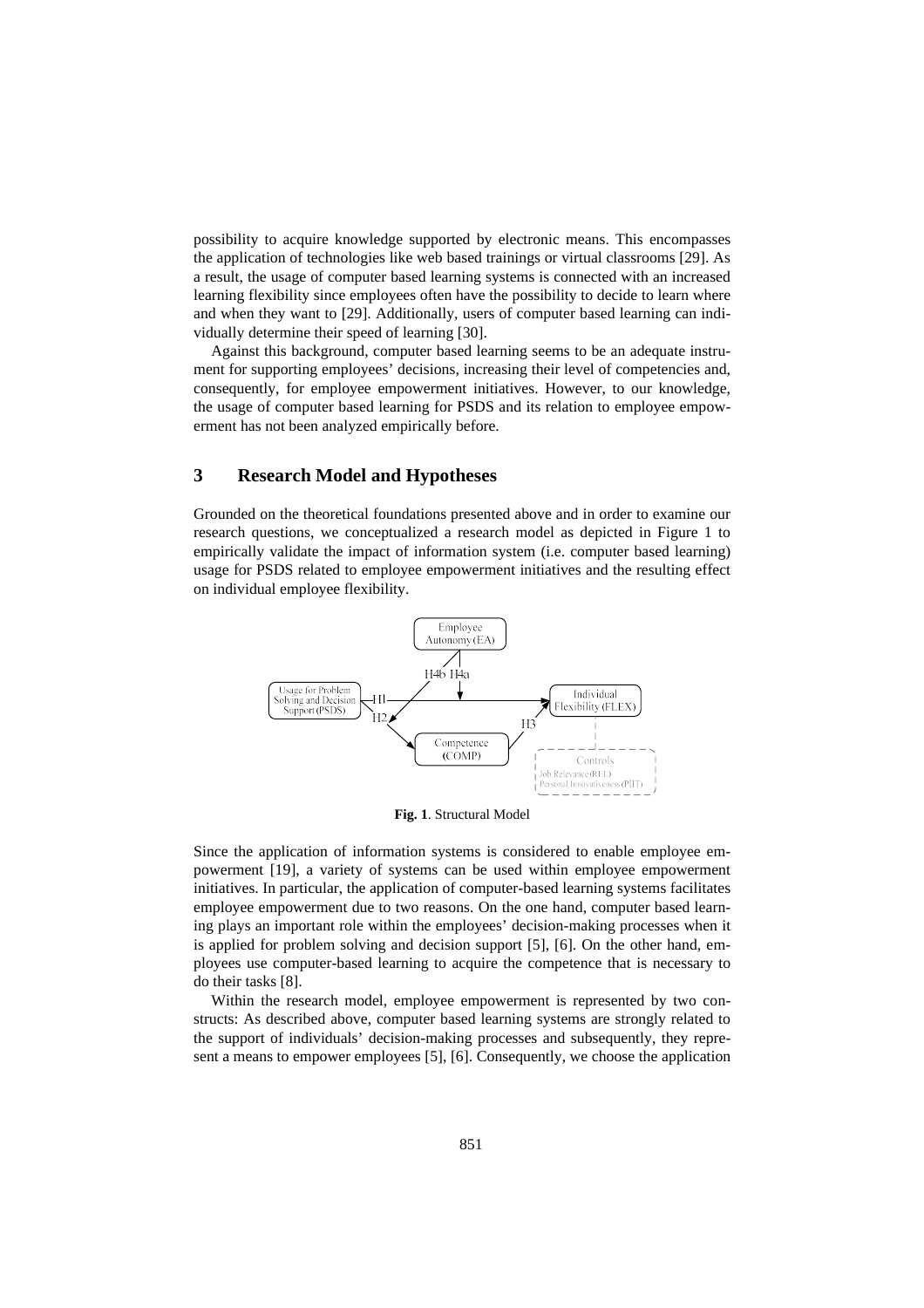of computer based learning systems for PSDS as starting point of our research model. Additionally, another important factor of employee empowerment initiatives is represented by the level of self-determination employees are confronted with when doing their tasks [3], [11–14]. In our study, this is represented by the autonomy employees have when using computer based learning. The individual results of these employee empowerment activities are represented by the level of competence the employees acquire as well as through the flexibility the employees have to react on new situations. In the following, we provide the hypotheses for our research model and the rationale behind them.

**Effect of Employee Empowerment Initiatives applying Computer Based Learning on the Level of Individual Flexibility.** In comparison to learning scenarios which require personal attendance, computer based learning applied within employee empowerment initiatives offers the possibility to learn without place and time constraints [29]. For example, computer based learning can be used even when traditional forms of education are not available: If this form of learning is used for PSDS, users should be able to find solutions to their problems quicker compared to waiting for the next ordinary classroom session with personal attendance. As a result, the usage of computer based learning is supposed to offer employees a high level of flexibility [31]. Thus, we hypothesize: *Hypothesis H1: Increased usage of computer based learning for PSDS leads to higher employee flexibility.*

**Effect of Employee Empowerment Initiatives on the level of competence.** When using computer based learning, employees make use of web-based trainings or virtual classrooms that enable them to browse through different contents. Additionally, employees are able to use built-in tests to train their daily work situations. These different possibilities foster learning and consequently – when employees are able to apply the knowledge – build up competencies [32]. Against this background, we hypothesize: *Hypothesis H2: Increased usage of computer based learning for PSDS leads to a higher level of competencies.*

**Effect of the Level of Competence on the Level of Individual Flexibility.** High levels of competence are seen as a prerequisite for employees to be able to adequately sense and respond to changes in the business environment and, consequently, for enhanced employee flexibility [2]: On the one hand, adequate skills are necessary to detect situations requiring for decisions [6]. On the other hand, the familiarity with adequate instruments and techniques for responding to these situations is also necessary to cope with these situations [2]. Thus, we hypothesize: *Hypothesis H3: A higher level of work-related competencies leads to higher employee flexibility*

**Moderating Effect of Employee Autonomy.** Extending employee autonomy in decision making processes is a key part of employee empowerment initiatives [5]. In this context, computer based learning can be used to provide employees with a higher level of autonomy since it offers the possibility to choose place and time of learning in a flexible manner. If companies decide to provide employees with this higher level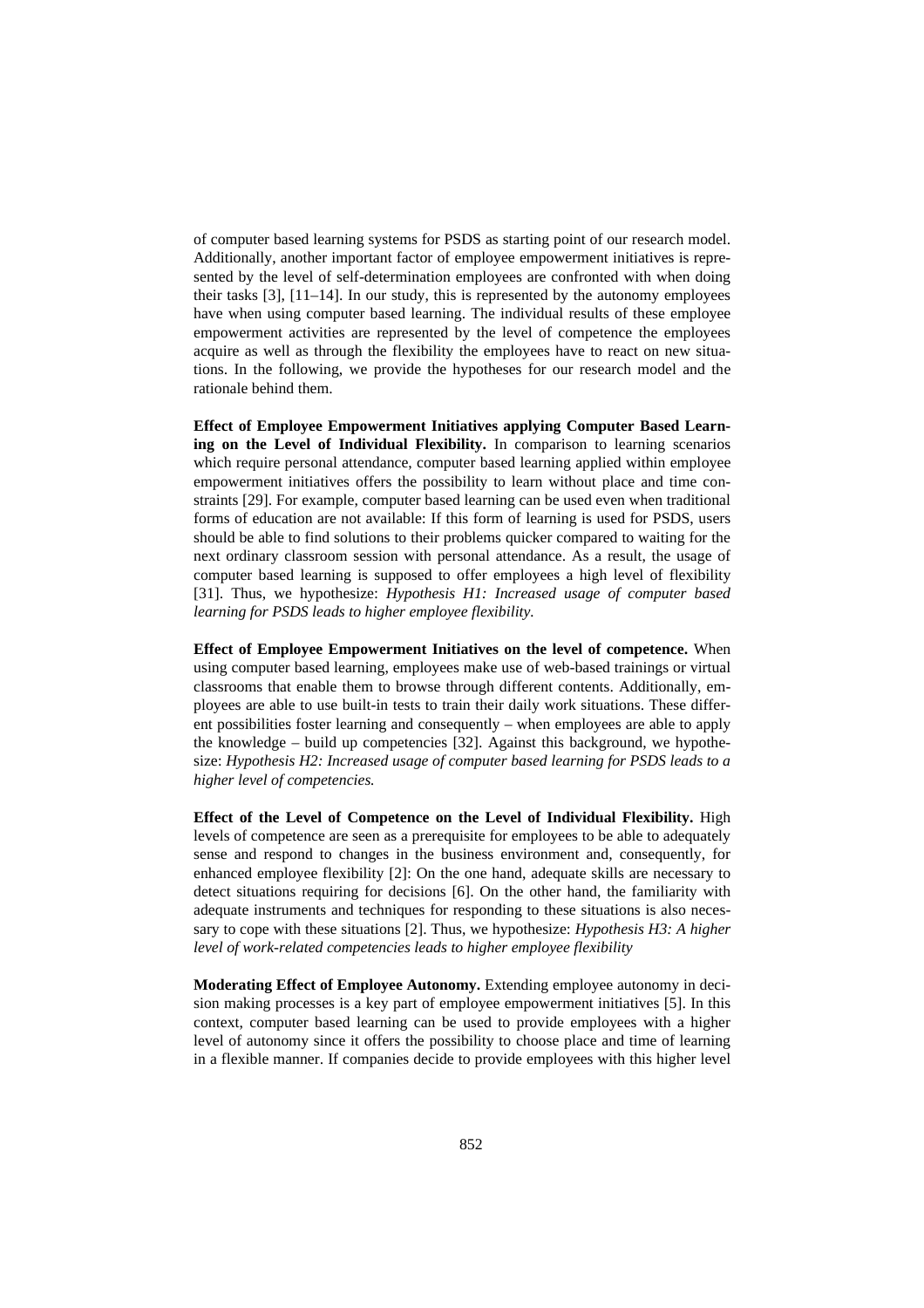of autonomy, the users will apply the system when they need support during their decision-making processes [33]. As a result, a positive moderating effect both on the acquisition of new competences as well as on the level of individual flexibility is expected. Against this background, we hypothesize: *Hypothesis H4a: Higher levels of autonomy positively influence the positive relationship between the increased usage of computer based learning for PSDS and the level of individual flexibility.* 

*Hypothesis H4b: Higher levels of autonomy positively influence the positive relationship between the increased usage of computer based learning for PSDS and the level of employee's competencies.*

**Control Variables included in the Research Model.** We also include two control variables into our research model to ensure reliability of results. On the one hand, we control for job relevance [34] since the usage of a computer based learning system that is relevant for the employees' tasks might also cause enhanced individual flexibility. Additionally, we also control for the personal innovativeness in the domain of information technology [35] because employees being more innovative may also be more flexible in responding to new challenges.

# **4 Data Set and Methodology**

To validate our research model, we use the partial least squares (PLS) method which is a components-based structural equation modelling technique [36]. We choose PLS, because it has several advantages: PLS requires few distributional assumptions about the data and is able to handle measurement errors in exogenous variables [37]. Additionally, PLS can handle small data sample models [37]. Thus, we use SmartPLS [38], an implementation of the PLS algorithm, for the calculation of our results which are presented in the following subsections.

#### **4.1 Measures Securing Content Validity**

To secure content validity, existing measures from previous empirical studies were derived and adapted to the context of our study. For that purpose, a linkage to computer based learning was included into the measures where necessary. As a consequence, our measures cover the specific aspects of computer based learning within the context of employee empowerment initiatives. For instance, we focus on competencies acquired by computer based learning instead of competencies acquired through other paper-based teaching materials. In our study, we only use reflective constructs which are represented by a set of indicators that are presented in table 1. The indicators are measured on a 7-point Likert scale, ranging from "strongly disagree" to "strongly agree".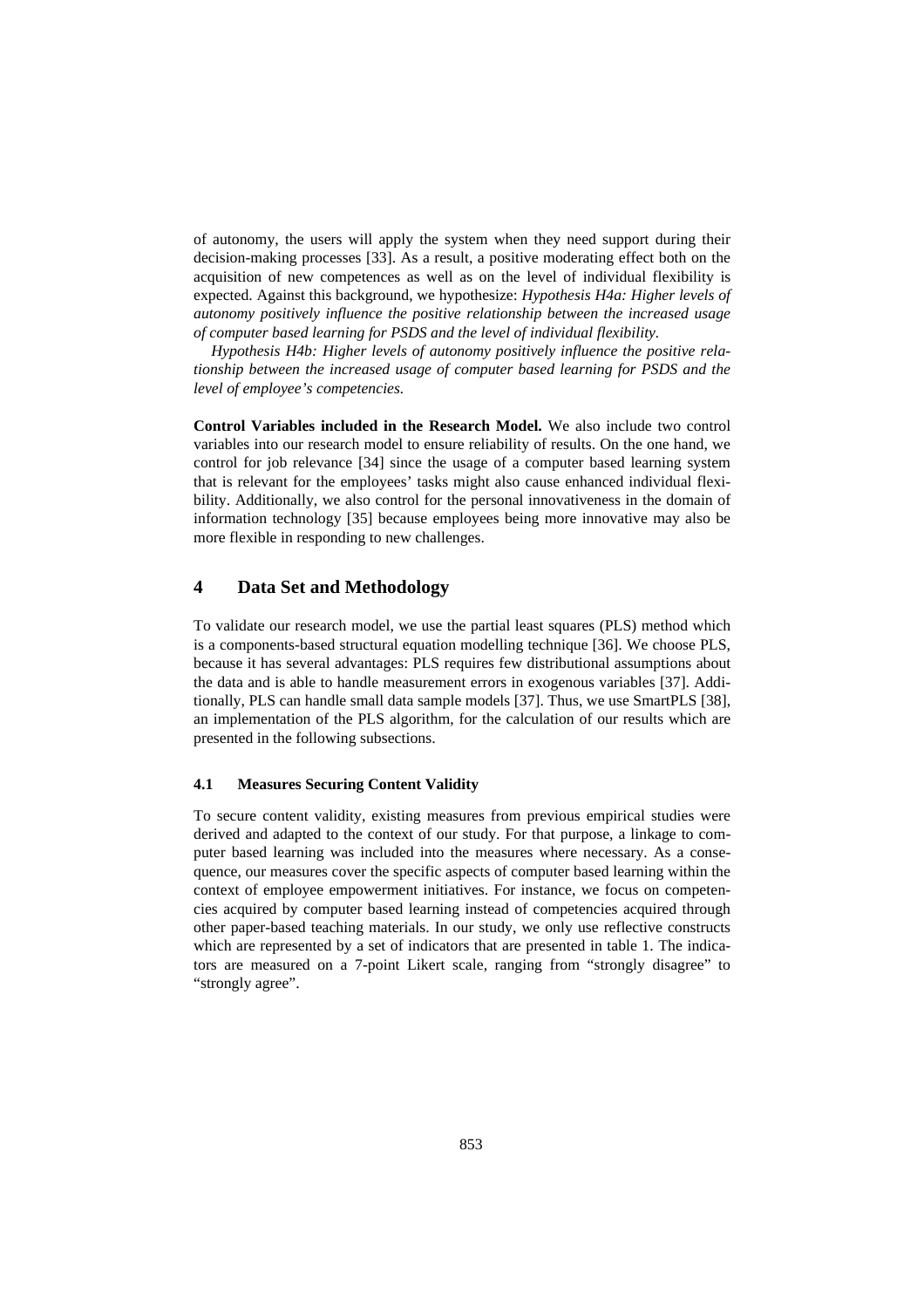#### **4.2 Data Collection and Sample Profile**

The study aimed at users of computer based learning systems in an enterprise context. As we wanted to investigate the effect of employee empowerment on employee flexibility, we only included employees who had used a computer based learning system before and who, as a consequence, could assess their level of competence and flexibility after having used the system. We conducted our survey within the financial services industry among employees that have to give advice to customers and who have been given the opportunity to use computer based learning in form of an asynchronous web based training in order to acquire knowledge about different financial products. In June 2010, 310 employees were invited to participate in the survey by filling out the questionnaire online. After one week, a reminder was sent to non-respondents. In total, 129 responses were returned, indicating a response rate of 41.6 percent.

| Competence <sup>[9]</sup>                                                                                              | <b>Employee Autonomy [9]</b>                                            |
|------------------------------------------------------------------------------------------------------------------------|-------------------------------------------------------------------------|
| COMP1: Resulting from the use of computer based                                                                        | EA1: I have significant autonomy in determining how                     |
| learning, I have the ability to do my job.                                                                             | I use computer based learning.                                          |
| COMP2: Resulting from the use of computer based<br>learning, I have the capabilities to perform my work<br>activities. | EA2: I can decide on my own how I use computer<br>based learning.       |
| COMP3: Resulting from the use of computer based                                                                        | EA3: I have considerable opportunity for independ-                      |
| learning, I have the skills necessary for my job.                                                                      | ence in how I use computer based learning.                              |
| <b>Individual Flexibility</b> [39]                                                                                     | <b>Job Relevance [34]</b>                                               |
| FLEX1: Resulting from the use of computer based                                                                        | REL1: In my job, usage of computer based learning is                    |
| learning, I am able to react timely on new Situations.                                                                 | important.                                                              |
| FLEX2: Resulting from the use of computer based<br>learning, I have the flexibility to respond to new challeng-<br>es. | REL2: In my job, usage of the computer based learn-<br>ing is relevant. |
| FLEX3: Resulting from the use of computer based                                                                        | REL3: The use of computer based learning is perti-                      |
| learning, for me, it is simple to respond to new challenges.                                                           | nent to my various job-related tasks.                                   |
| IT use for problem solving and decision support [40]                                                                   | Personal Innovativeness in the Domain of Information<br>Technology [35] |
| <i>PSDS1</i> : I use computer based learning to improve the                                                            | PIIT1: If I heard about a new information technology,                   |
| efficiency of the decision process.                                                                                    | I would look for ways to experiment with it.                            |
| <i>PSDS2</i> : I use computer based learning to help to                                                                | PIIT2: Among my peers, I am usually the first to try                    |
| make explicit the reasons for my decisions.                                                                            | out new information technologies.                                       |
| PSDS3: I use computer based learning to analyse why                                                                    | PIIT3: I like to experiment with new information                        |
| problems occur.                                                                                                        | technologies.                                                           |

**Table 1**. Indicators used within the measurement model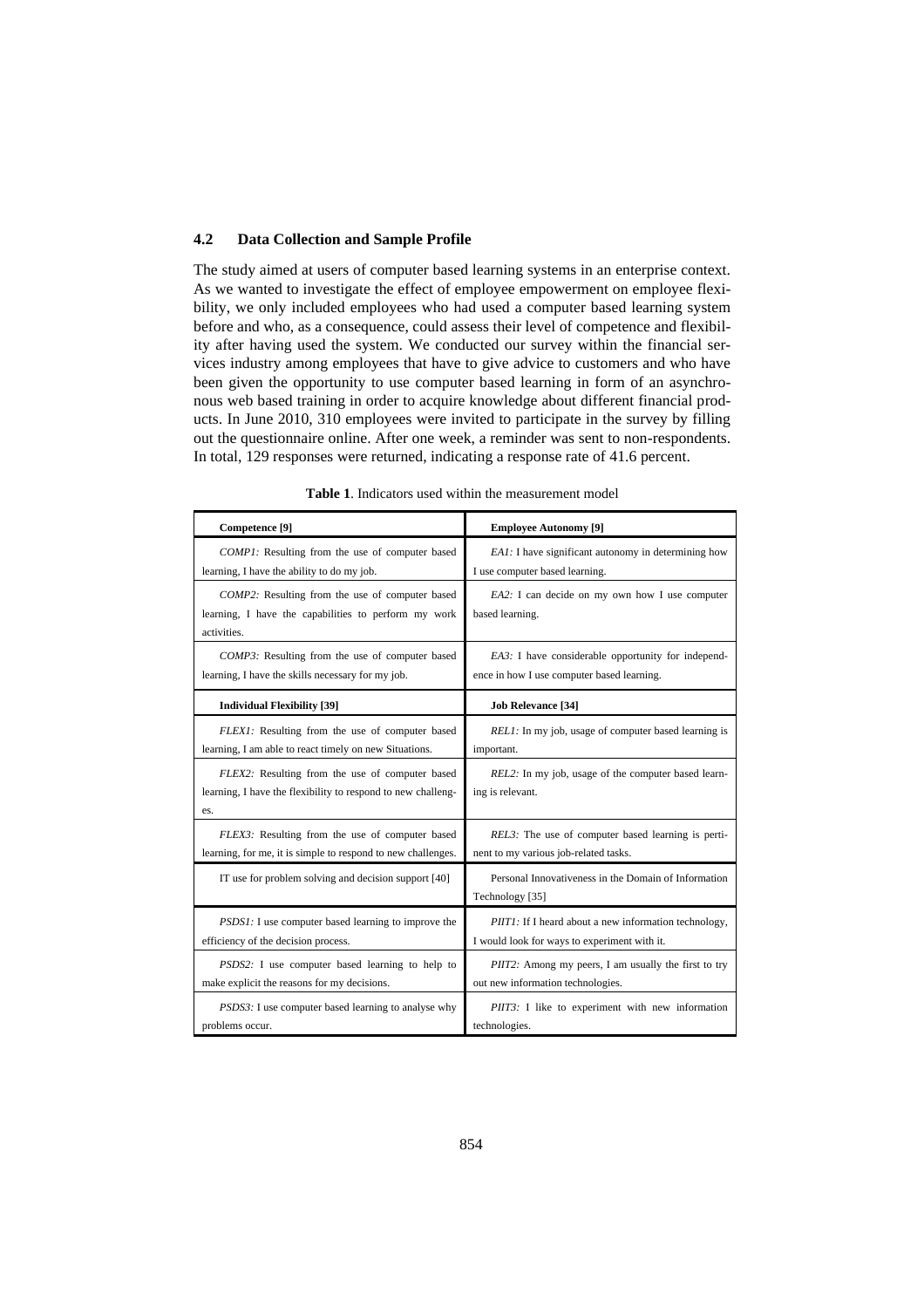For conducting our evaluation, we excluded responses of employees whose last access on a computer based learning system was dated back too far, which encompasses all users who have not accessed the system for three years. As a result, we finally included 105 responses within our study, whereas 64 of these respondents were male, 39 were female and the remainder didn't state their gender. Considering the age, there are no respondents who are younger than 20 or older than 60 years. 33 respondents are 20-29 years old, 38 persons belong to the group of people being 30-39 years old, 19 persons are 40-49 years old and 15 respondents are 50-59 years old.

#### **4.3 Validation of the Measurement Model**

For validating the measurement model, content validity, construct reliability, and construct validity have to be investigated. In subsection 4.1, content validity was already addressed. The internal consistency of the measurement model is concerned by the investigation of *construct reliability* [41]. Construct reliability measures whether items yield consistent results meaning that they are free from structural error. For evaluating construct reliability, we calculated the average variance extracted (AVE), the composite reliability (CR), and the Cronbach's alpha scores. Thereby, AVE measures the amount of variance that a construct captures from its indicators, relative to the amount due to measurement error [37], CR measures the internal consistency of the Indicators [37] and Cronbach's alpha represents an alternative measure for estimating internal consistency assuming that all indicators have equal weights [37]. For each score, there are existing thresholds which should be exceeded to ensure that the measurement items are consistent among each other. AVE should be greater than 0.5 [42], CR should be higher than 0.7 [43] and Cronbach's alpha should exceed the level of 0.7 [44]. As depicted in table 2, all reliability scores are above the recommended thresholds indicating internal consistency.

**Table 2.** Means, standard deviations (SD), average variances extracted (AVE), composite reliabilities (CR), Cronbach's alphas (Alpha), and correlations among constructs (off-diagonal elements), square root of AVEs (diagonal elements)

|             | Mean  | G     | AVE   | $\tilde{c}$ | Alpha | COMP  | <b>FLEX</b> | <b>PSDS</b> | $\mathbf{E} \mathbf{A}$ | REL   | E     |
|-------------|-------|-------|-------|-------------|-------|-------|-------------|-------------|-------------------------|-------|-------|
| <b>COMP</b> | 4.634 | 1.336 | 0.860 | 0.949       | 0.919 | 0.927 |             |             |                         |       |       |
| <b>FLEX</b> | 4.658 | 1.375 | 0.898 | 0.963       | 0.943 | 0.839 | 0.948       |             |                         |       |       |
| <b>PSDS</b> | 4.821 | 1.363 | 0.848 | 0.944       | 0.911 | 0.690 | 0.714       | 0.921       |                         |       |       |
| EA          | 5.618 | 1.109 | 0.828 | 0.935       | 0.890 | 0.379 | 0.378       | 0.394       | 0.910                   |       |       |
| <b>REL</b>  | 4.925 | 1.257 | 0.772 | 0.911       | 0.853 | 0.717 | 0.728       | 0.769       | 0.391                   | 0.879 |       |
| PIIT        | 4.674 | 1.625 | 0.790 | 0.920       | 0.867 | 0.185 | 0.160       | 0.062       | 0.277                   | 0.140 | 0.889 |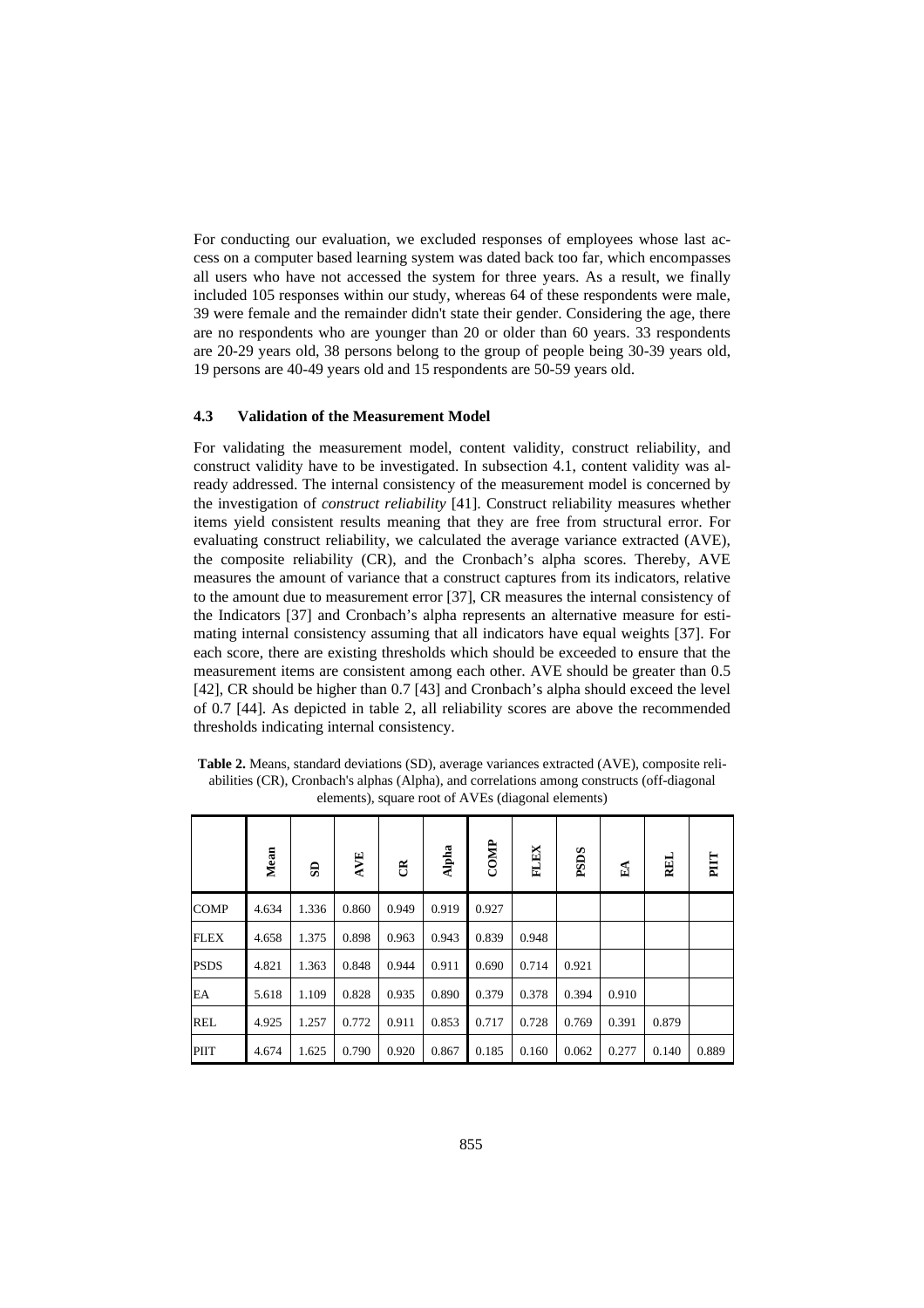In comparison to construct reliability, where the measurement within a construct is an issue, the evaluation of *construct validity* refers to the wider, out of the construct validation of its measures [41]. Construct validity includes convergent validity and discriminant validity [45]. Through *convergent validity*, the internal consistency of the indicators assigned to the latent variables should be measured. As follows, it has to be tested if the assumed relationship between the indicators and the latent construct can also be observed in practice. In this context, significant inter-indicator and indicatorto-construct correlations are seen as evidence of convergent validity [46], which is shown since the loadings of the reflective constructs are above the threshold of 0.707 that is recommended by [37]. These results provide confidence that there exists more shared variance between the construct and its indicators than error variance [43]. As a result, the adequate use of the measurement items is shown. Additionally, *discriminant validity* assesses if indicators of latent variables that should theoretically not be related to each other are also not related to each other in practice. Therefore, the correlations between the constructs should not be high and the Fornell-Lacker criterion should be fulfilled, i.e. a construct must share more variance with its assigned indicators than with any other construct [42] which is assessed by analyzing the interconstruct correlations and the AVE scores. Thereby, the square root of the AVE should exceed the inter-construct correlations of the respective construct [42]. As table 2 shows, the square root of the AVE is higher than the inter-construct correlations which indicates discriminant validity.

#### **4.4 Validation of the Structural Model**

Since construct validity and construct reliability have been shown, we feel confident to estimate the parameters in the structural model to validate the structural model and to test the proposed hypotheses. Therefore, PLS path modeling was used. As PLS does not directly provide significance tests, the non-parametric bootstrap re-sampling method was conducted to provide confidence intervals for all parameter estimates. Additionally, we used a procedure proposed by [36] to estimate the moderating effect of employee autonomy. As a first step, we standardized the indicators to reduce multicollinearity. The standardized indicators of the predictor and moderator variables were used in the next step to generate product indicators which reflect the latent interaction variables. At last, the PLS procedure was applied to estimate the dependant variables of individual flexibility and competence.

The results of the estimation are depicted in table 3. Thereby, we compare three nested models for the dependent variable individual flexibility in order to check the robustness of our results (Model 1: baseline model with the control variables only; Model 2: Model 1 + main effect; Model 3: Model 2 + moderated mediaton). Since these models are fully nested, the difference of the explanatory power (measured by the squared multiple correlations R²) can be compared.

As can be seen due to significant path coefficients, H1-H4b are supported at least at a 10 percent significance level whereas 2 out of 5 hypotheses are significant at a 5 percent level of significance. Thus, the survey data supports the hypothesis that the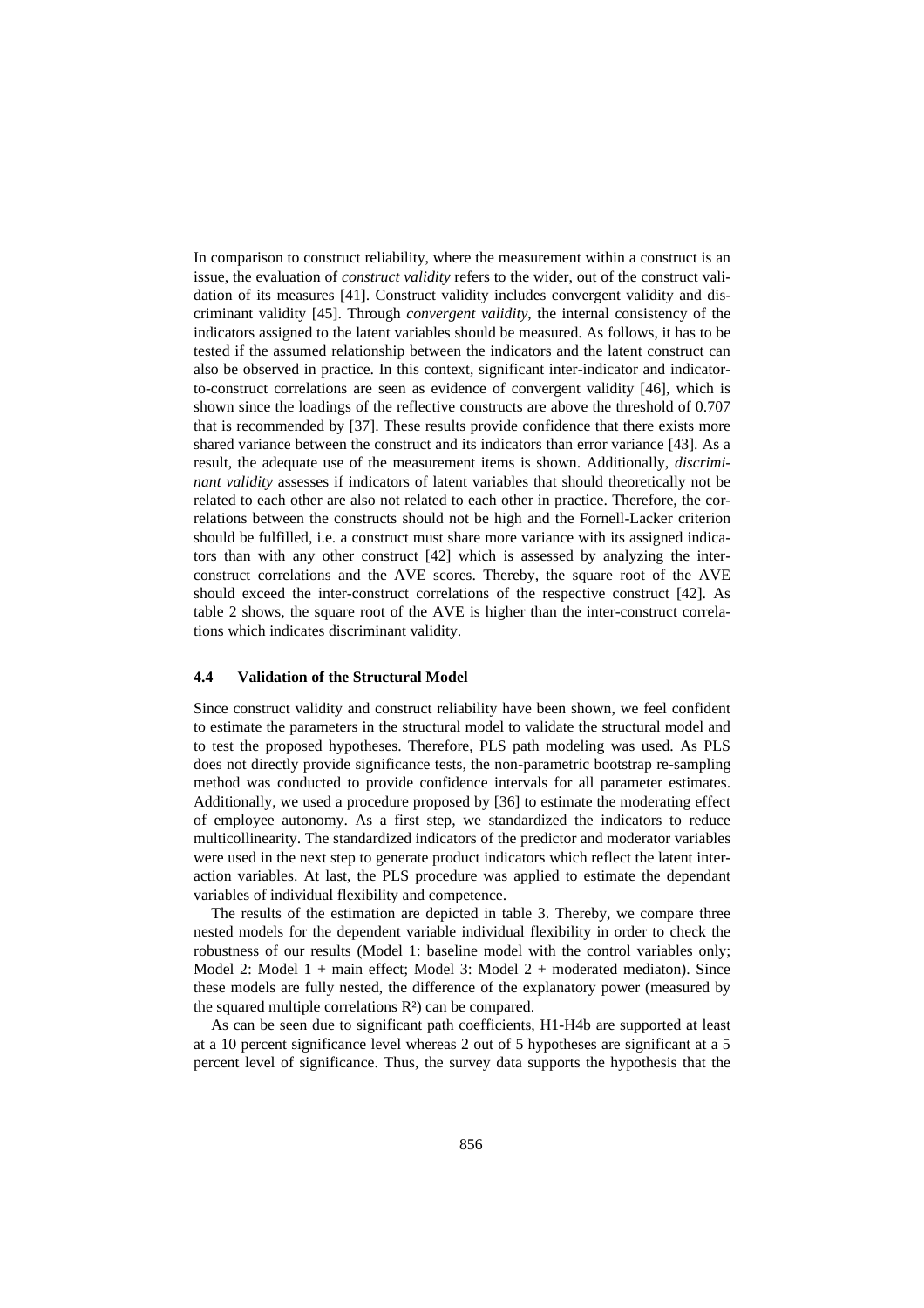usage of computer based learning for PSDS has a positive impact on the level of individual flexibility (H1) and competence (H2). Additionally, the positive impact of competence on flexibility (H3) is demonstrated. Finally, the moderating effect of employee autonomy is confirmed, too (H4a and H4b).

Considering the path coefficients, the moderating effect of employee autonomy as well as the relationship between the usage of computer based learning for PSDS exceed the minimal level of 0.1 [47]. Additionally, the path coefficients of H2 and H3 exceed the level of 0.2 suggested by Chin (1998) as well. Thus, the path coefficients can be regarded as meaningful.

|                       | <b>Relationships</b>       | Model 1<br>(Control Model) | Model 2<br>$(+$ Main Effect) | Model 3<br>(+ moderated<br>Mediation) |
|-----------------------|----------------------------|----------------------------|------------------------------|---------------------------------------|
| C1:                   | $REL \rightarrow FLEX$     | $0.72**$                   | $0.37**$                     | $0.15*$                               |
| C2:                   | $PIT \rightarrow FLEX$     | 0.06                       | 0.08                         | 0.02                                  |
| H1:                   | $PSDS \rightarrow FLEX$    |                            | $0.45**$                     | $0.18*$                               |
| H2:                   | $PSDS \rightarrow COMP$    |                            |                              | $0.63**$                              |
| H3:                   | $COMP \rightarrow FLEX$    |                            |                              | $0.56**$                              |
| H4a:                  | $PSDSxEA \rightarrow FLEX$ |                            |                              | $0.11*$                               |
| H4b:                  | $PSDSxEA \rightarrow COMP$ |                            |                              | $0.12*$                               |
| $\mathbf{R}^2$ (FLEX) |                            | 0.54                       | 0.61                         | 0.76                                  |
| $\Delta R^2$ (FLEX)   |                            |                            | $+0.07$                      | $+0.15$                               |
| $R^2$ (COMP)          |                            |                            |                              | 0.54                                  |

**Table 3**. Empirical results;  $* p < 0.1$ ,  $** p < 0.05$  (two-tailed)

The explanatory power of the structural model can be determined by the squared multiple correlations  $(R<sup>2</sup>)$  of the dependant variables. According to [37],  $R<sup>2</sup>$  values of 0.19, 0.33 or 0.67 are classified as weak, moderate or substantial. Against this background, the explained variance of the dependant variable competence (0.54) can be described as moderate, whereas a substantial amount of variance of the dependant variable individual flexibility (0.76) is explained.

#### **4.5 Discussion**

Related to the research questions, it can be stated by now that the usage of computer based learning for PSDS can contribute to employee empowerment since it fosters the employees' level of competencies. Taking into account the background of our study, computer based learning systems are thus adequate to enable employees to acquire the knowledge necessary for dealing with semi-structured and unstructured problems. In the specific case of this study, the users of the computer based learning software were thus able to acquire product-related knowledge that offers them the flexibility to deal with customer requests and to deal with new and unexpected challenges.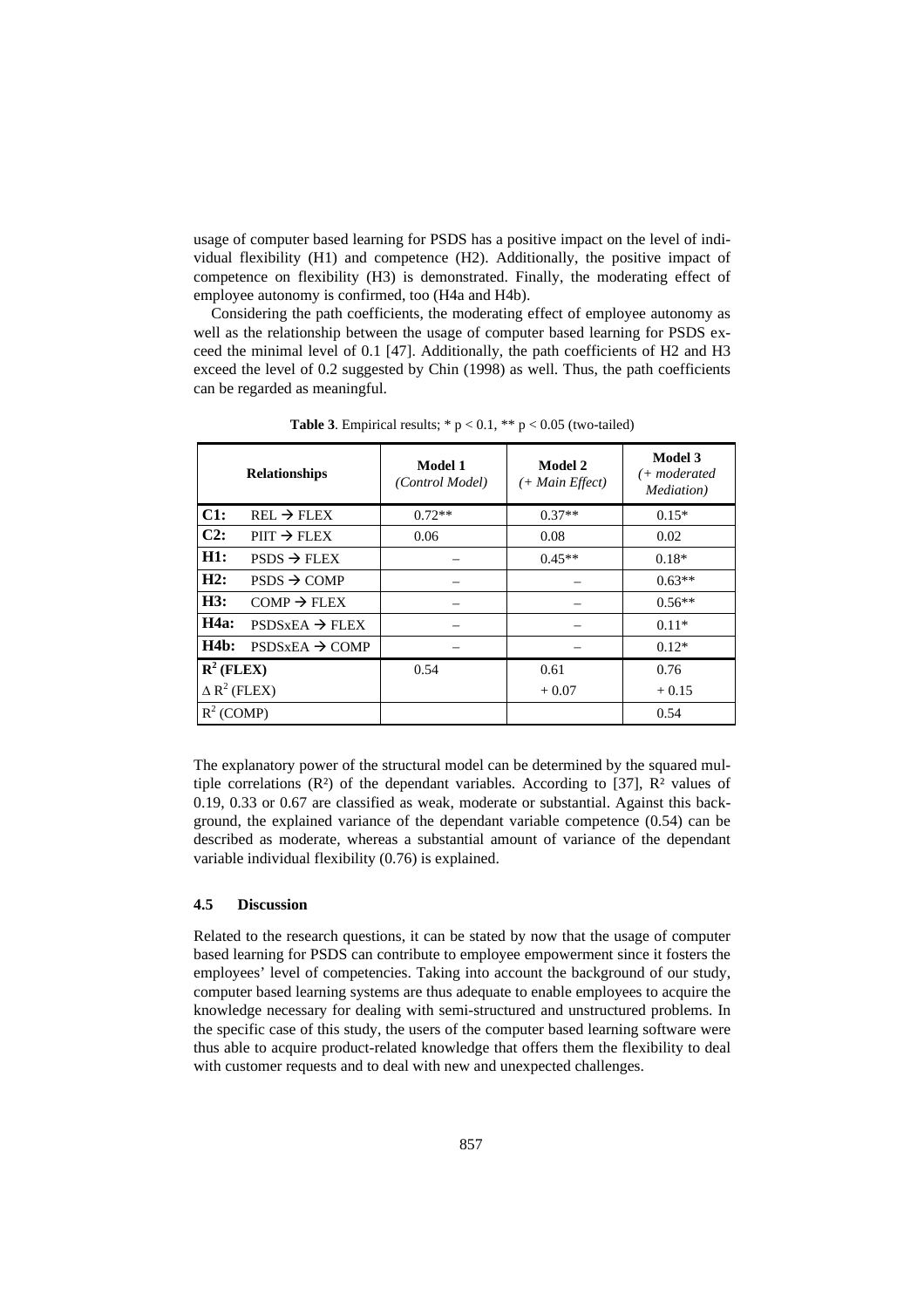Additionally, in combination with another empowerment activity, i.e. with enhancing the autonomy, employees' flexibility can be increased. As a consequence, next to the acquisition of new knowledge, computer based learning systems may also be used to recapitulate knowledge and to find answers for open questions. For instance, in the case of those employees giving advice about specific financial products, a proper computer based learning system offering summaries of the related lessons can be helpful and enhance the employees' flexibility. In this context, it is clear that a related system has to be adapted to the corresponding context. Thus, a system to be used during a customer meeting has to offer enhanced possibilities to search and display contents compared to a system used internally only. In the case of employees visiting customers, it is thus especially recommended that the software applied also works properly on mobile devices.

Furthermore, our results confirm that the system applied and the contents taught have to be relevant for the employees' tasks. Thus, if standardized software packages are used, these solutions should be adaptable to the specific context. In this regard, appropriate computer based learning systems should allow for customizing the functionality and services for supporting the employees' needs and the required information individually. Related to the specific case described in this study, teaching materials shall provide product-related information that is specific to the financial company and shall enable employees to train typical situations occurring during customer meetings in a flexible and situated manner.

According to our results, using computer based learning as a specific category of DSS in combination with granting an increased level of employee autonomy can be recommended in the course of employee empowerment initiatives. As a result, employees experience an increased level of flexibility when doing their tasks which may consequently increase a corporation's ability to sense and adapt to changing situations.

# **5 Summary and Conclusion**

Employee empowerment has been an issue in the management literature for many years. However, the role of information systems within employee empowerment initiatives and the resulting impact on individual employee flexibility has been neglected until now. Thus, grounded on the theoretical background of employee empowerment, we outline that computer based learning systems represent a specific category of DSS that is especially suitable for employee empowerment initiatives.

By means of an empirical study, we find that employee empowerment initiatives lead to an increased level of individual employee flexibility. Thereby, employee empowerment is composed of two main activities. On the one hand, the usage of computer based learning for PSDS leads to an increased level of competence and, consequently, to an increased level of individual employee flexibility. On the other hand, this positive relationship is moderated by another activity being part of employee empowerment: increasing the employees' work-related autonomy.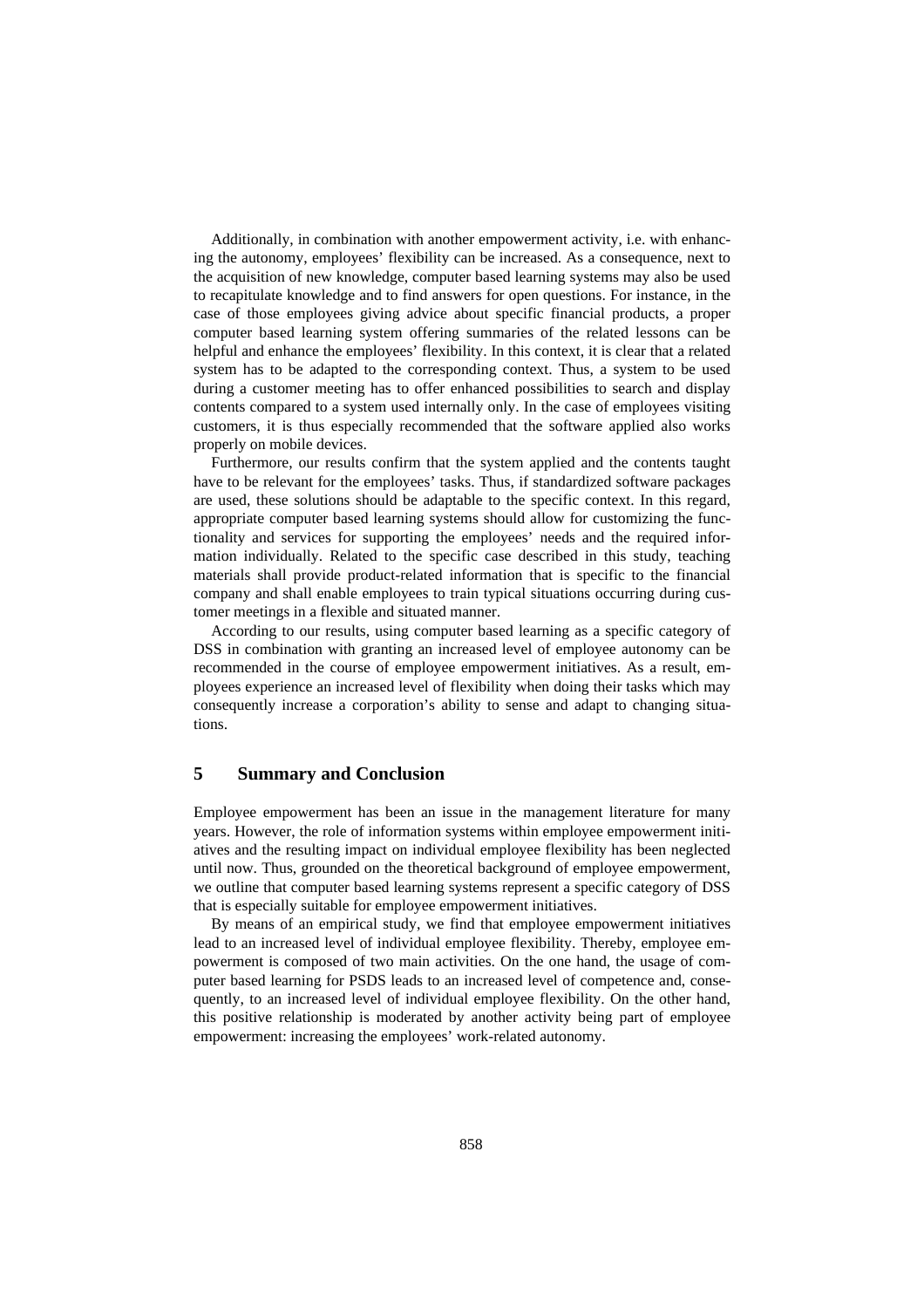The implications of our research are threefold. First, we contribute to the literature on employee empowerment by investigating the impact of information systems usage for problem solving and decision support on an individual level. Therefore, we provide a research model to examine the relationship between the application of computer based learning for employee empowerment initiatives and employee flexibility which, to our knowledge, has not been investigated before. Second, we consequently show that computer based learning is an adequate means to empower employees. Thus, corporations should offer the possibility to use computer based learning software to support employees that have to solve semi-structured and unstructured problems. Third, we provide practitioners with the insight how to implement related initiatives. With this respect, we show that the positive impact of the usage of computer based learning for PSDS on employee flexibility can be fostered by an increased level of employee autonomy. As a result, corporations shall implement employee empowerment by the application of computer based learning in combination with an increased level of autonomy in system usage to enhance the employees' flexibility and to adequately respond to changing market circumstances.

This research has been conducted within the financial services industry that can be seen as a knowledge intensive business domain. Thus, we are aware of the limitation that the effect of employee empowerment initiatives within less knowledge intensive domains might be different. Additionally, there are also cases where standardized computer based learning software is not available because of highly specialized tasks (i.e. in research departments) which requires to adapt employee empowerment initiatives. Furthermore, this study examines the effects of computer based learning represented by a web based training that facilitates asynchronous learning. In contrast, other technologies in the area of computer based learning such as virtual classrooms emphasize synchronous learning (e.g. by means of video conferences) and, as a result, offer less flexibility which might also lead to different results.

This study also provides several avenues for further research. To take the limitations into account, the impact of computer based learning in other, less knowledgeintensive domains has to be investigated. Additionally, further research might examine whether the amount of synchronous learning has an impact on the success of employee empowerment initiatives. Finally, it remains an interesting research question whether there are specific short-term and long-term effects of employee empowerment on an individual or organizational level that could be examined with a longitudinal study.

#### **References**

- 1. Coronado, A.E.M., Sarhadi, M., Millar, C.: Defining a framework for information systems requirements for agile manufacturing. Information Technology/Information Systems in 21st Century Production. International Journal of Production Economics 75, 57–68 (2002)
- 2. Bottani, E.: Profile and enablers of agile companies: An empirical investigation. International Journal of Production Economics 125, 251–261 (2010)
- 3. Amichai-Hamburger, Y., McKenna, K.Y.A., Tal, S.-A.: E-empowerment: Empowerment by the Internet. Computers in Human Behavior 24, 1776–1789 (2008)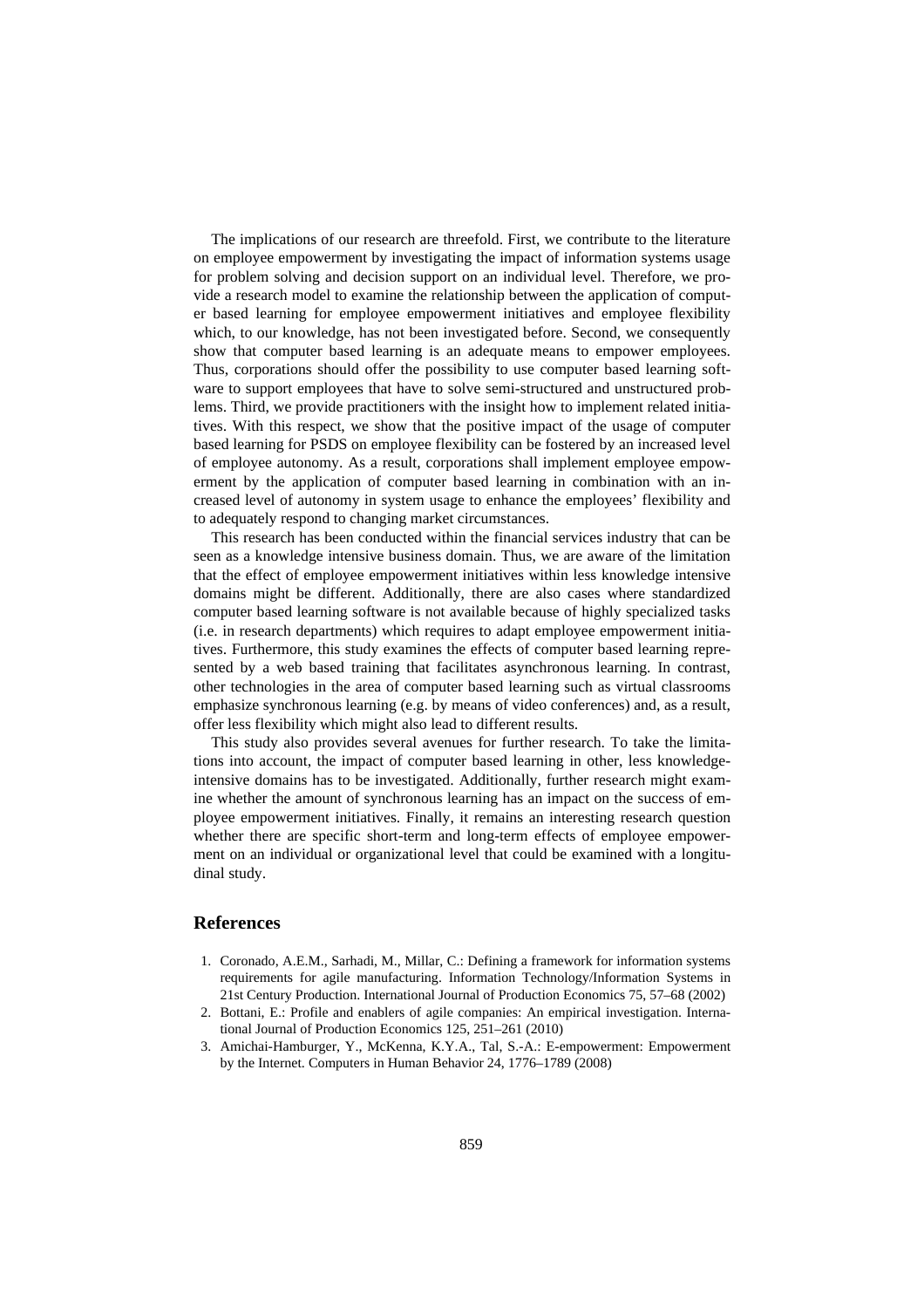- 4. Henkin, A.B., Marchiori, D.M.: Empowerment and organizational commitment of chiropractic faculty. J. of Manipulative and Physiological Therapeutics 26, 275–281 (2003)
- 5. Shera, W., Page, J.: Creating More Effective Human Service Organizations Through Strategies of Empowerment. Administration in Social Work 19, 1–15 (1996)
- 6. Turban, E., Sharda, R., Delen, D.: Decision support and business intelligence systems Pearson Education International, Upper Saddle River, N.J. (2011)
- 7. Angehrn, A.A., Jelassi, T.: DSS research and practice in perspective. Decision Support Systems 12, 267–275 (1994)
- 8. Gascó, J.L., Llopis, J., González, M.R.: The use of information technology in training human resources: An e-learning case study. J. of Europ. Ind. Training 28, 370–382 (2004)
- 9. Spreitzer, G.M.: Psychological Empowerment in the Workplace: Dimensions, Measurement, and Validation. The Academy of Management Journal 38, 1442–1465 (1995)
- 10. Bae, J., Rowley, C.: Macro and micro approaches in human resource development: context and content in South Korea. Human Resource Development in the Asia Pacific. Journal of World Business 39, 349–361 (2004)
- 11. Conger, J.A., Kanungo, R.N.: The Empowerment Process: Integrating Theory and Practice. The Academy of Management Review 13, 471–482 (1988)
- 12. Gvaramadze, I.: Human resource development practice: the paradox of empowerment and individualization. Human Resource Development International. Human Resource Development International 11, 465–477 (2008)
- 13. Paul, R.J., Niehoff, B.P., Turnley, W.H.: Empowerment, expectations, and the psychological contract - managing the dilemmas and gaining the advantages. The Journal of Socio-Economics 29, 471–485 (2000)
- 14. Seibert, S.E., Silver, S.R., Randolph, W.A.: Taking Empowerment to the Next Level: A Multiple-Level Model of Empowerment, Performance, and Satisfaction. The Academy of Management Journal 47, 332–349 (2004)
- 15. Thomas, K.W., Velthouse, B.A.: Cognitive Elements of Empowerment: An "Interpretive" Model of Intrinsic Task Motivation. The Academy of Management Review 15, 666–681 (1990)
- 16. Lashley, C.: Research issues for employee empowerment in hospitality organisations. International Journal of Hospitality Management 15, 333–346 (1996)
- 17. Wilkinson, A.: Empowerment: theory and practice. Personnel Review 27, 40–56 (1998)
- 18. Schneider, J., Dowling, M., Raghuram, S.: Empowerment as a success factor in start-up companies. Review of Managerial Science 1, 167–184 (2007)
- 19. Psoinos, A., Smithson, S.: Employee empowerment in manufacturing: a study of organisations in the UK. New Technology, Work and Employment 17, 132–148 (2002)
- 20. Alavi, M., Leidner, D.: Knowledge management systems: issues, challenges, and benefits. Communications of the Association for Information Systems 1, 1–37 (1999)
- 21. Eierman, M.A., Niederman, F., Adams, C.: DSS theory: A model of constructs and relationships. Decision Support Systems 14, 1–26 (1995)
- 22. Sprague, R.H.: A Framework for the Development of Decision Support Systems. MIS Quarterly 4, 1–26 (1980)
- 23. Simon, H.A.: The new science of management decision Harper and Row, New York (1960)
- 24. Gorry, G.A., Scott Morton, M.S.: A framework for management information systems. Sloan Management Review 13, 55–70 (1971)
- 25. Alavi, M., Joachimsthaler, E.A.: Revisiting DSS Implementation Research: A Meta-Analysis of the Literature and Suggestions for Researchers. MIS Quarterly 16, 95–116 (1992)